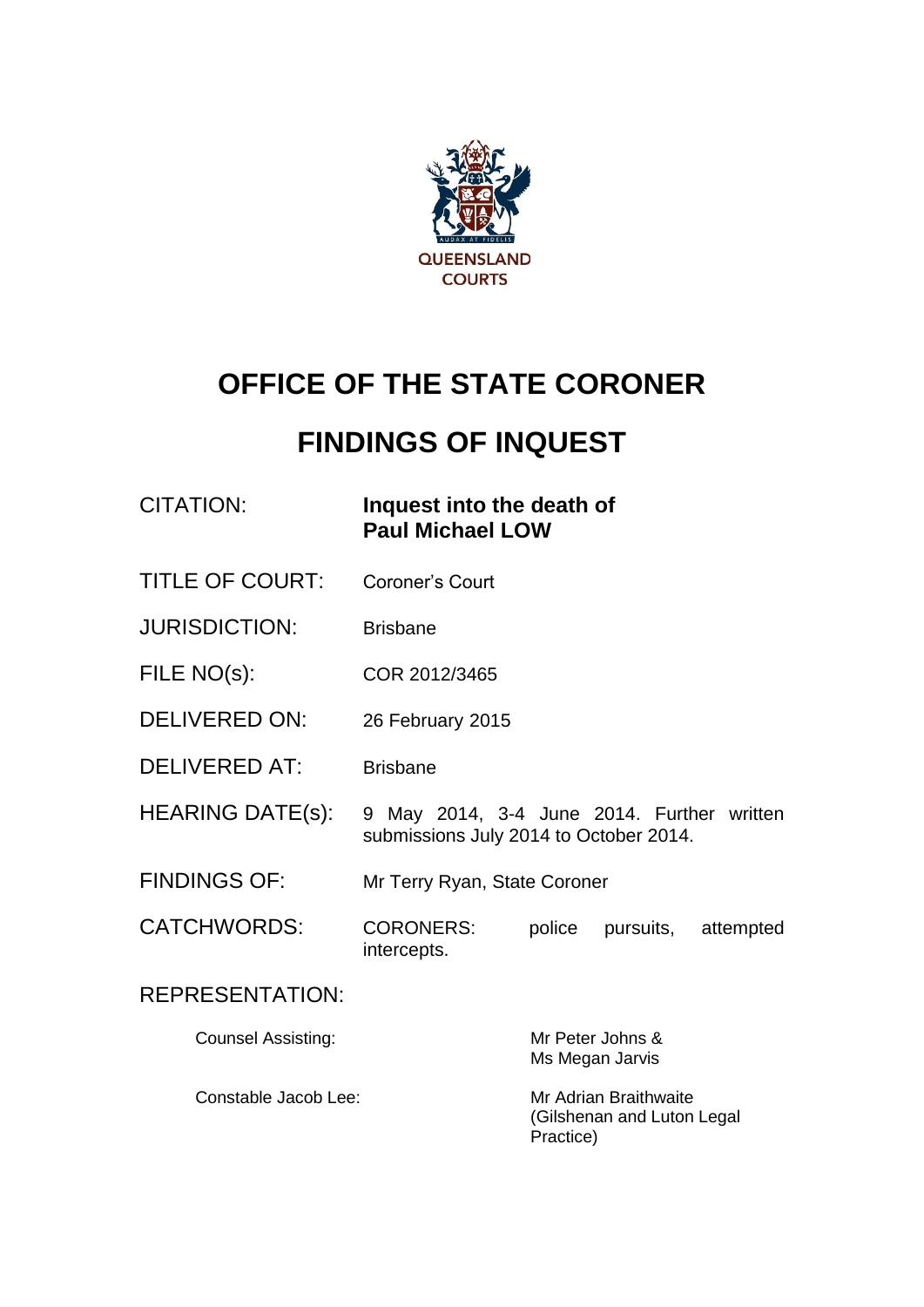Constable Scott Clemson-Edmonds: Mr Paul McCowan

Mr Colin and Mrs Anne Low Mr Fred Banks

(McInnes Wilson Lawyers)

(Banks Lawyers)

Mr Peter Ollenburg Mr James Benjamin (Legal Aid Queensland)

Commissioner, Queensland Police Mr Ian Fraser<br>Service: (Queensland F

(Queensland Police Service Solicitor)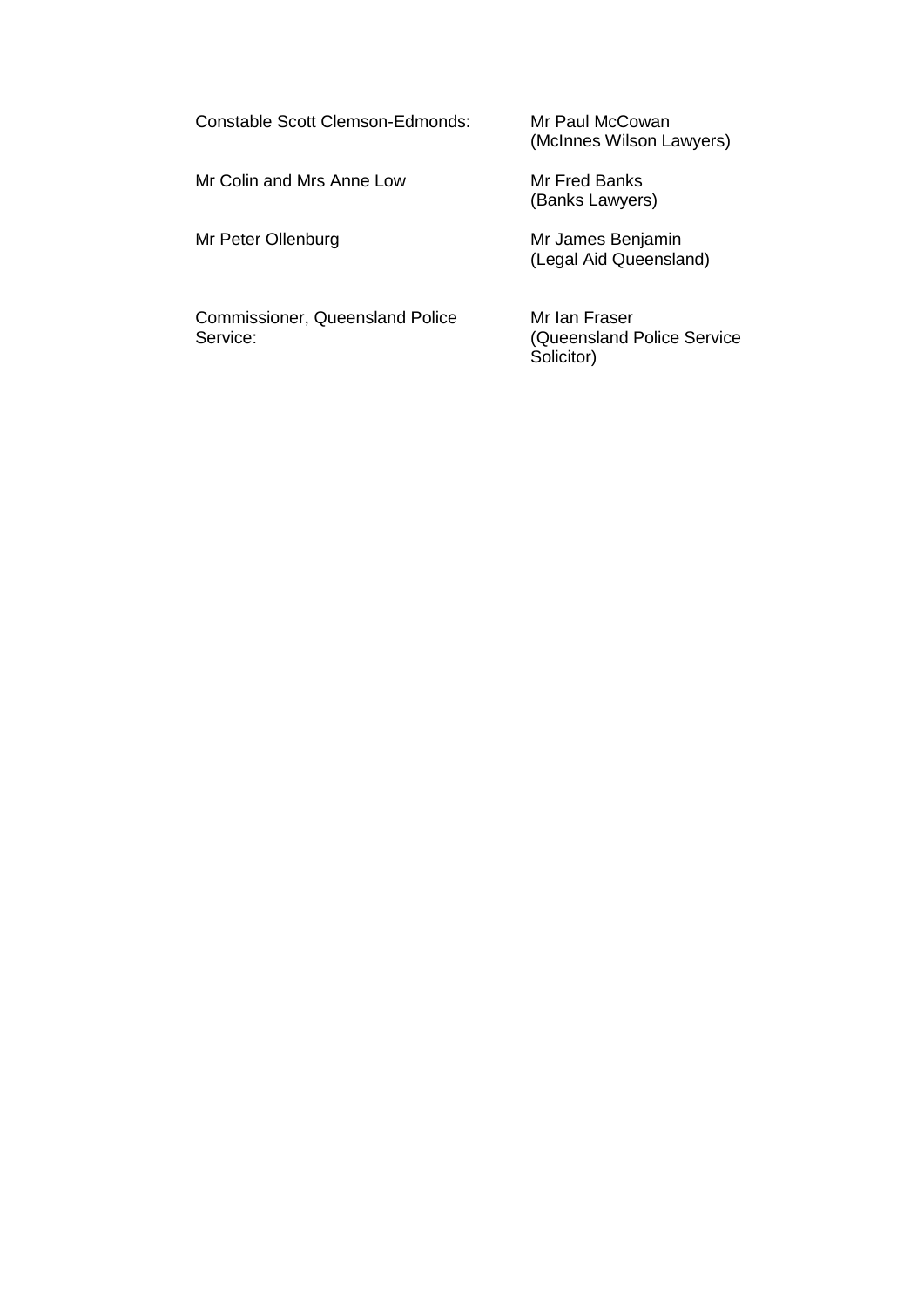# Table of Contents

| 13 |
|----|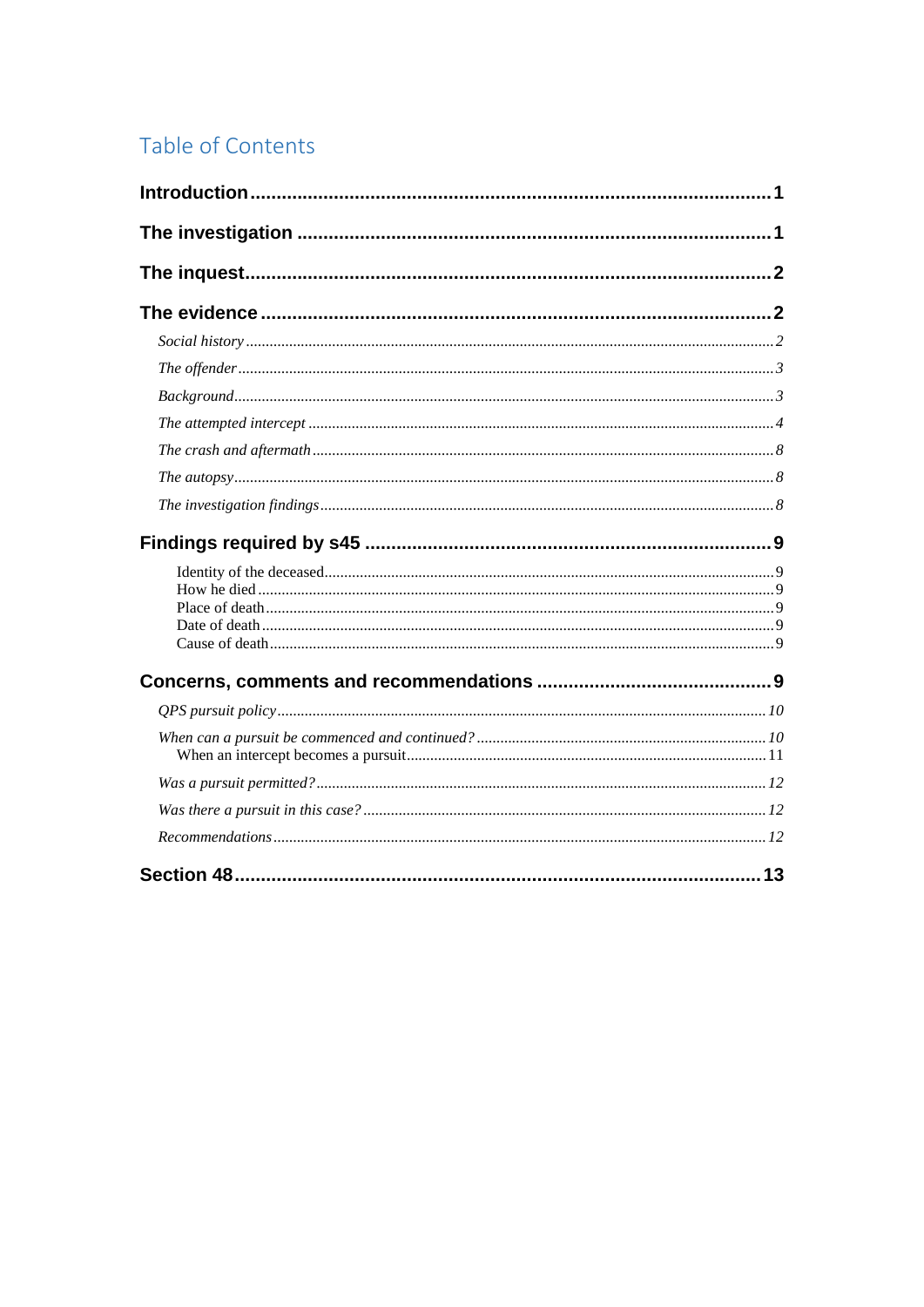# <span id="page-3-0"></span>**Introduction**

Paul Low was a passenger in his own car when the driver lost control and it slid into a tree in the early hours of 25 September 2012 at Murrumba Downs. While Mr Low died instantly from the injuries he sustained in the collision, the driver fled the scene.

Minutes earlier Mr Low's vehicle had passed a police car travelling in the opposite direction. The police say that it immediately sped away from them. The police set off in the same direction and were close enough to see the spinning headlights on Mr Low's vehicle as it lost control just before the collision.

These findings:-

- establish the circumstances in which the fatal injuries were sustained;
- confirm the identity of the deceased person, the time, place and medical cause of his death; and
- consider whether the police officers involved acted in accordance with the Queensland Police Service (QPS) policies and procedures then in force.

An inquest is not a criminal or civil trial. Accordingly, these findings do not seek to lay blame or suggest anyone has been guilty of a criminal offence or is civilly liable for the death (beyond noting where that has already been determined by another court). As the deaths followed immediately a series of events involving police and the incident was investigated by other police officers, the findings also examine the quality of that investigation.

# <span id="page-3-1"></span>**The investigation**

The QPS Ethical Standards Command (ESC) conducted the coronial investigation and Detective Senior Sergeant Anthony Buxton prepared a detailed report. Crime and Misconduct Commission officers attended the Petrie police station during the initial stages of the investigation and were briefed as the investigation continued.

On the evening of the incident the Regional Duty Officer, Inspector Paul Reynolds, separated the two officers involved and obtained initial versions from them. He also conducted roadside breath tests on both officers.

ESC investigators conducted disciplinary interviews with the two officers involved. CCTV footage was seized from local businesses and investigators conducted a number of recorded 'drive-throughs' over the officers' course of travel during their attempted intercept. QPS forensic and scenes of crime officers attended the scene and a large number of photographs were taken and later tendered at the inquest. Scientific officers took DNA samples from within the crashed vehicle.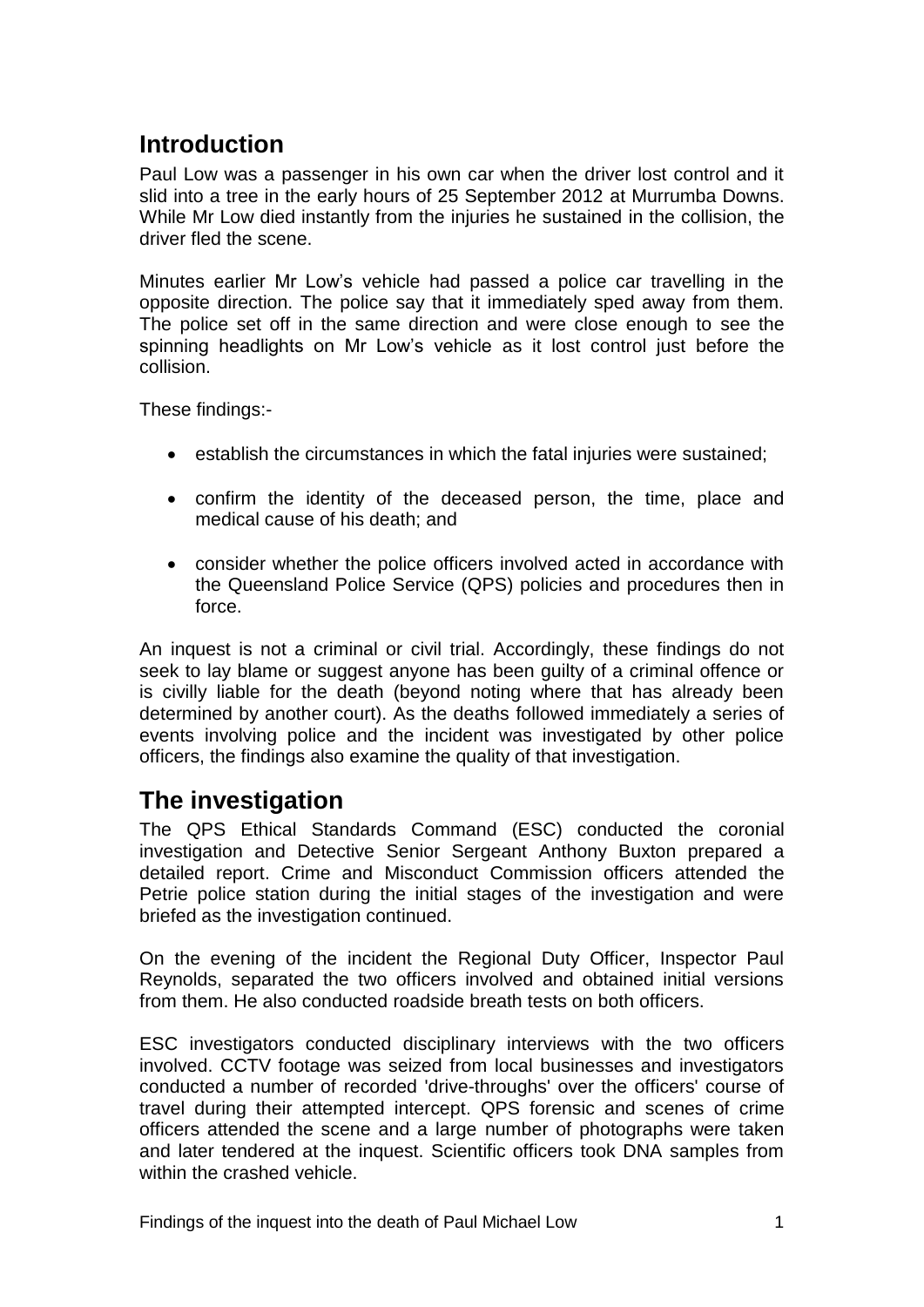Interviews were conducted and/or witness statements taken from the family of the deceased, various friends and acquaintances and witnesses to the attempted intercept. The driver of Mr Low's vehicle at the time of the collision was interviewed on a number of occasions and was subjected to a forensic medical examination. A number of photographs were taken of his apparent injuries. A blood sample was obtained during the medical examination though it was 26 hours after the collision by the time the sample was collected.

Investigators seized audio recordings of the police radio transmissions made during the incident.

A police mechanic inspected the police vehicle and Mr Low's vehicle.

I am satisfied that all relevant sources of information have been accessed and the results effectively collated. I commend those responsible for their efforts.

# <span id="page-4-0"></span>**The inquest**

A pre-inquest conference was held in Brisbane on 9 May 2014. Mr Johns was appointed counsel assisting and leave to appear was granted to Mr Low's parents, the Commissioner of the Queensland Police Service, the officers involved in the incident, and the driver of the crashed vehicle, Mr Ollenburg.

I conducted a view of the scene on 3 June 2014 and the inquest was held in Brisbane on 4 June 2014. Six witnesses gave evidence and 188 exhibits were tendered. I am satisfied that all information relevant to and necessary for my findings was made available at the inquest.

# <span id="page-4-1"></span>**The evidence**

A large amount of information was contained in the exhibits and oral evidence. These reasons record only the evidence I believe is necessary to understand the findings I have made.

## <span id="page-4-2"></span>*Social history*

Paul Michael Low was born on 9 January 1993 in Brisbane and is survived by his parents, Colin and Margaret. He was an only child and just 19 years of age when he died.

Paul was living with his parents at Narangba. He had completed year 12. He was looking for work after finishing a traineeship in construction with the Moreton Shire Council.

Paul's father Colin had purchased a white Holden Calais for him. This was a "high performance" vehicle for the purpose of driver licensing requirements. Colin Low was maintaining this vehicle for Paul and told investigators he had recently changed one of the tyres. At the time of his death Paul's driver licence was restricted due to previous disqualifications. He was not permitted to drive between 11:00pm and 5:00am.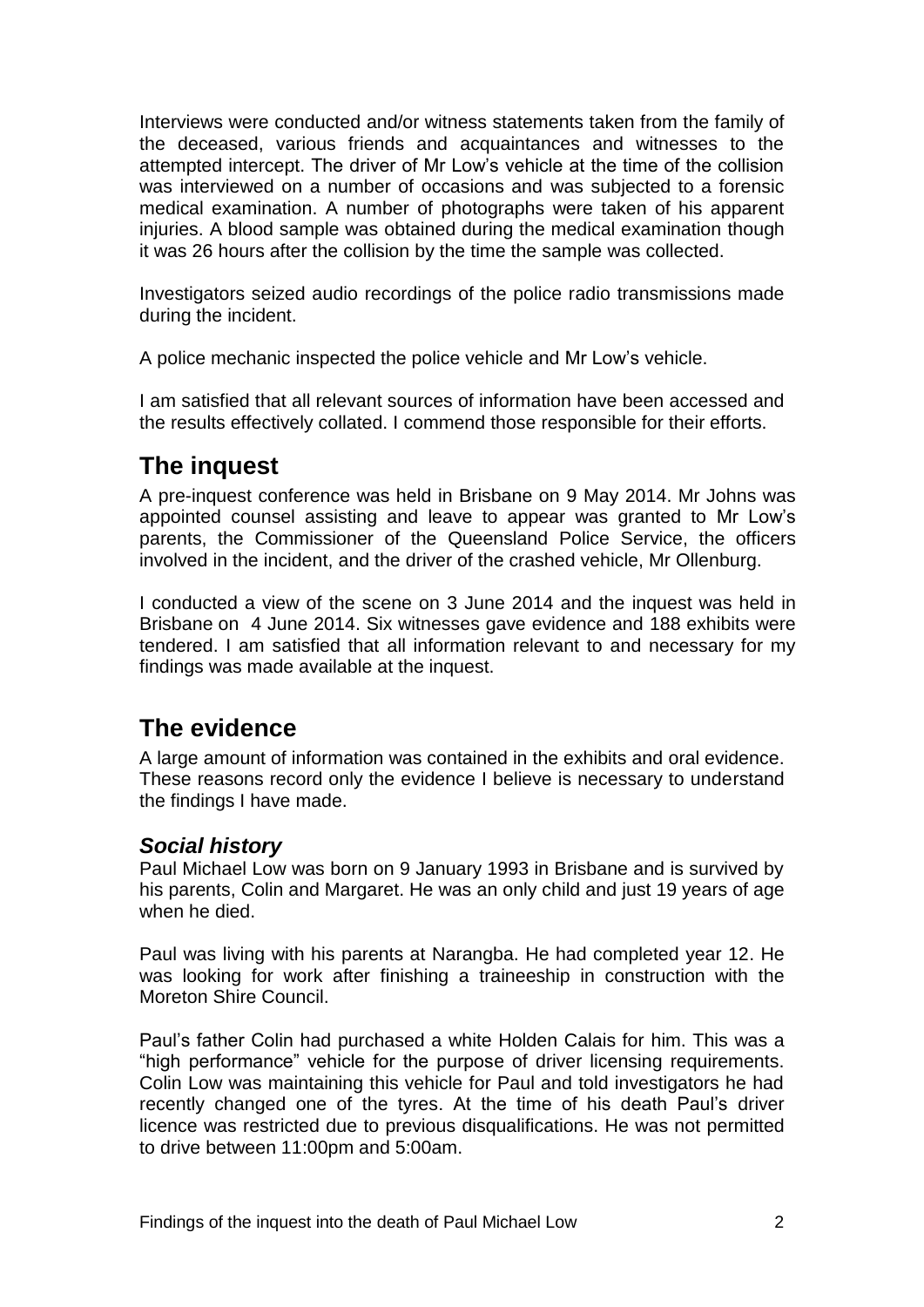Paul's parents told ESC investigators that he had recently been coming and going from their home at unusual hours. They did not approve of the group of people he was mixing with. Colin Low had expressed concerns to his son about these associates. Tragically, Paul ignored those concerns and the consequences were fatal.

It is clear that Paul was greatly loved and is very much missed by his parents, extended family and friends. I offer them my sincere condolences.

## <span id="page-5-0"></span>*The offender*

One of Paul Low's friends was Peter Ollenburg. He was six years older than Paul, and an unemployed father of two children. Mr Ollenburg had a criminal history that included property offences, dangerous operation of a vehicle (for which he was on parole at the time of this incident) and evading police.

Peter Ollenburg fled the scene of the collision. When initially spoken to by police several hours later he denied being in the vehicle when it crashed. He maintained his position in a lengthy interview later in the morning even when shown a seemingly incriminating text message apparently sent from his phone to another friend stating in part:

#### "*….Paul crashed his car. I had to run. Can you come out now?*"

Mr Ollenburg later changed this initial version of events to one where he had been in a position to see Mr Low's vehicle being pursued by police and, on becoming aware it had crashed had just "*freaked out*".

Mr Ollenburg was charged with a number of offences arising out of the incident based on the police case that he had in fact been the driver at the time of the collision. On 31 October 2013, Mr Ollenburg was sentenced in the District Court at Brisbane having pleaded guilty to the charge of dangerous operation of a motor vehicle causing death with circumstances of aggravation.

He was sentenced to a period of eight years imprisonment with a parole eligibility date of 30 April 2016. In sentencing Mr Ollenburg, Judge Dick was mindful of his "….*appalling traffic history, and criminal history…"* and that "…*you were on parole for two counts of dangerous driving, involving police chases at the time. You were disqualified.*"

## <span id="page-5-1"></span>*Background*

On the evening of 24 September 2012 Paul Low was driving a group of friends around areas of north Brisbane including Nundah, Kippa Ring, Deception Bay and Murrumba Downs. It has been suggested by police this was in connection with drug activity, but in particular it seems that Mr Low was intent on recovering a gold chain which had been lent to an acquaintance for use as security to cover unpaid rent.

They drove around late into the night. When his mother rang to remind him not to be driving after 11:00pm, Mr Low assured her that a friend would drive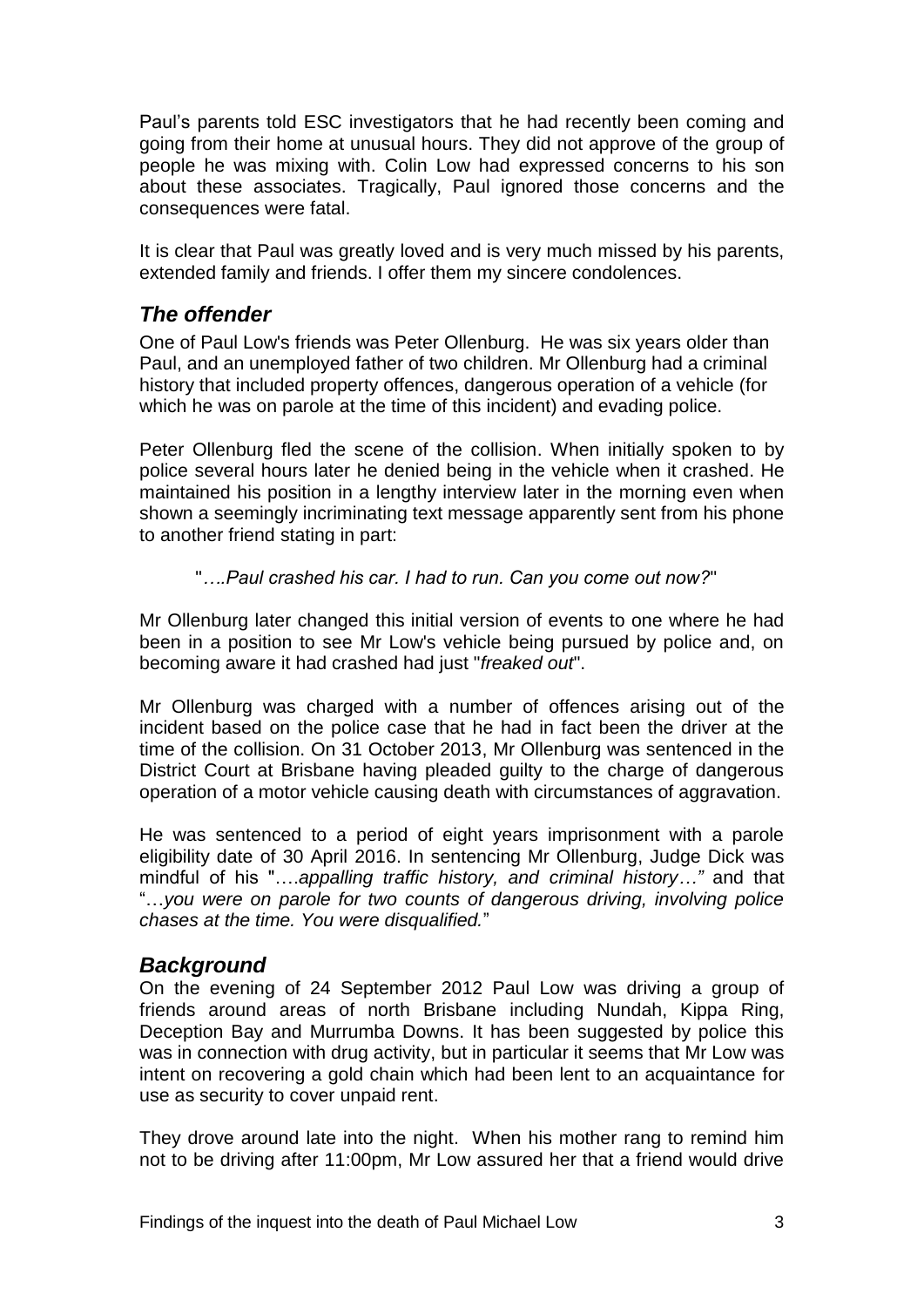his vehicle after this time. This is in fact what happened. Mr Ollenburg is likely to have taken over the driving from around this time.

Shortly after midnight they picked up a friend whose car had broken down and dropped him at his residence at Deception Bay. After leaving this house at about 12:45am it is unclear exactly where Mr Low and Mr Ollenburg travelled but shortly after 1:30am they had made their way to Dohles Rocks Road at Murrumba Downs. This is where police first spotted the Holden Calais belonging to Mr Low.

Constables Jacob Lee and Scott Clemson-Edmonds were conducting patrols in a marked police vehicle on Dohles Rocks Road in the early hours of 25 September 2012 having commenced their shifts at 10:00pm the previous day. Shortly after 1:30am, with Clemson-Edmonds driving, they drew to a halt in order to perform a U-turn, across traffic, and into the driveway of a 7-Eleven service station. At this moment the white Calais travelled past them in the opposite direction. Driven by Ollenburg it had just exited onto Dohles Rocks Road from the Bruce Highway and was now travelling west on this 60km/h section of road.

## <span id="page-6-0"></span>*The attempted intercept*

The police vehicle was required to give way to the Calais. Constables Lee and Clemson-Edmonds both say that when they first saw the Calais it was not speeding. According to them it was only when the Calais had already passed the police car that it accelerated quickly and was drawn to their attention. Constable Clemson-Edmonds told investigators that after the Calais passed his position:

*"I observed the vehicle just absolutely gun it. I said to my, to Jacob that the vehicle had gunned it um and then asked him if he had um observed a, a rego. Ah he said no…"*

Both officers consistently gave this version of events to both Inspector Reynolds at the scene and the ESC investigators. This was after they had been separated post-incident. In the ESC investigation report some significance was placed on the apparent discrepancy between this account and the initial police radio broadcast by Constable Lee during the incident:

"*A white vehicle has just screamed past us Dohles Rocks Road Murrumba Downs. (pause) Oh it's hit a tree it's on fire VKR"*

While this broadcast might be plainly read as indicating the Calais would have drawn the officers' attention prior to passing them, it should be considered in context. Although it might be hoped that an officer would remain calm and provide an accurate account of events it is unsurprising that the dynamics of the situation could lead to some exaggeration or excitable language.

The account that the vehicle '*screamed past us*', as opposed to a more detailed and accurate account indicating it had only accelerated after passing the police vehicle is understandable, if not desirable, in the circumstances. It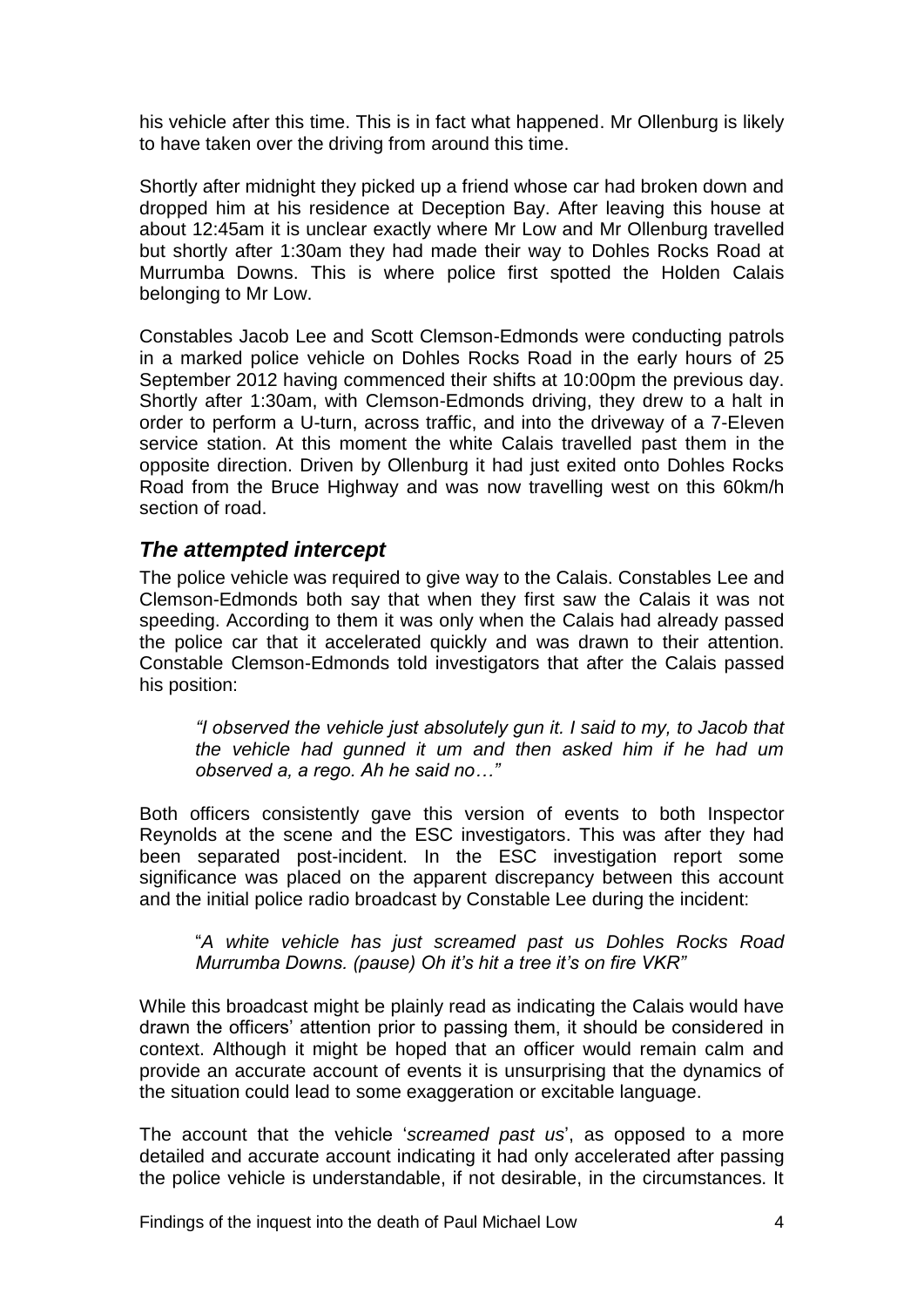is important not to attach too much weight to the precise wording used in the heat of the moment. In this case I do not consider that it weakens the account given by Constable Lee after the incident.

Ultimately it matters little to the officers' decision making whether the Calais was speeding when it passed them or accelerated quickly after passing them. In both cases, as I will detail later in these findings, they were entitled to make an attempt to intercept and it makes no difference under QPS policy in terms of their entitlement or otherwise to pursue the vehicle.

After seeing the Calais accelerate quickly both police officers say they considered it appropriate to attempt to intercept that vehicle. Constable Clemson-Edmonds performed a U-turn and accelerated in the same direction as the Calais for this purpose.

At the inquest Peter Ollenburg said he recalled seeing police and his subsequent driving was clearly influenced by a desire to evade them. Records from the mobile phone Mr Low was using at the time show that he was in contact with a number of friends through the early hours of 25 September 2012. One of those friends, Adam Gibson, told police he was speaking to Mr Low at around 1:30am when Mr Low stated:

| Low:    | "We're in a chase, I've got to go." |
|---------|-------------------------------------|
| Gibson: | "You're not lying to me?"           |
| Low:    | "I've got to go. I've got to go"    |

Mr Low hung up at that point and when Mr Gibson tried to call him back there was no answer.

Once the police vehicle had performed a U-turn the officers' estimated that the Calais was close to 200m further ahead and travelling west on Dohles Rocks Road. At that point the road is clearly marked as being a 60km/h zone.

The officers say that their initial intention was to get close enough to sight the registration of the vehicle. In his account to ESC investigators, Constable Clemson-Edmonds estimated that he reached a maximum speed of 120km/h in what he believed was a 70km/h zone. Constable Lee estimated the police vehicle reached a maximum speed of 120 to 130km/h in what he incorrectly believed was a 70 or 80km/h zone.

Constable Lee told ESC investigators that during the course of the attempted intercept he told Constable Clemson-Edmonds to slow down and not to "*go stupid*" though this was denied by Constable Clemson-Edmonds. At the inquest he recalled that Constable Lee had said "*don't go too hard*" prior to the attempted intercept but was not sure what he meant by this.

In both cases the officers say that the Calais continued to distance itself from them as the attempted intercept continued such that it was around 400m to 500m from them when Mr Ollenburg ultimately lost control. That point was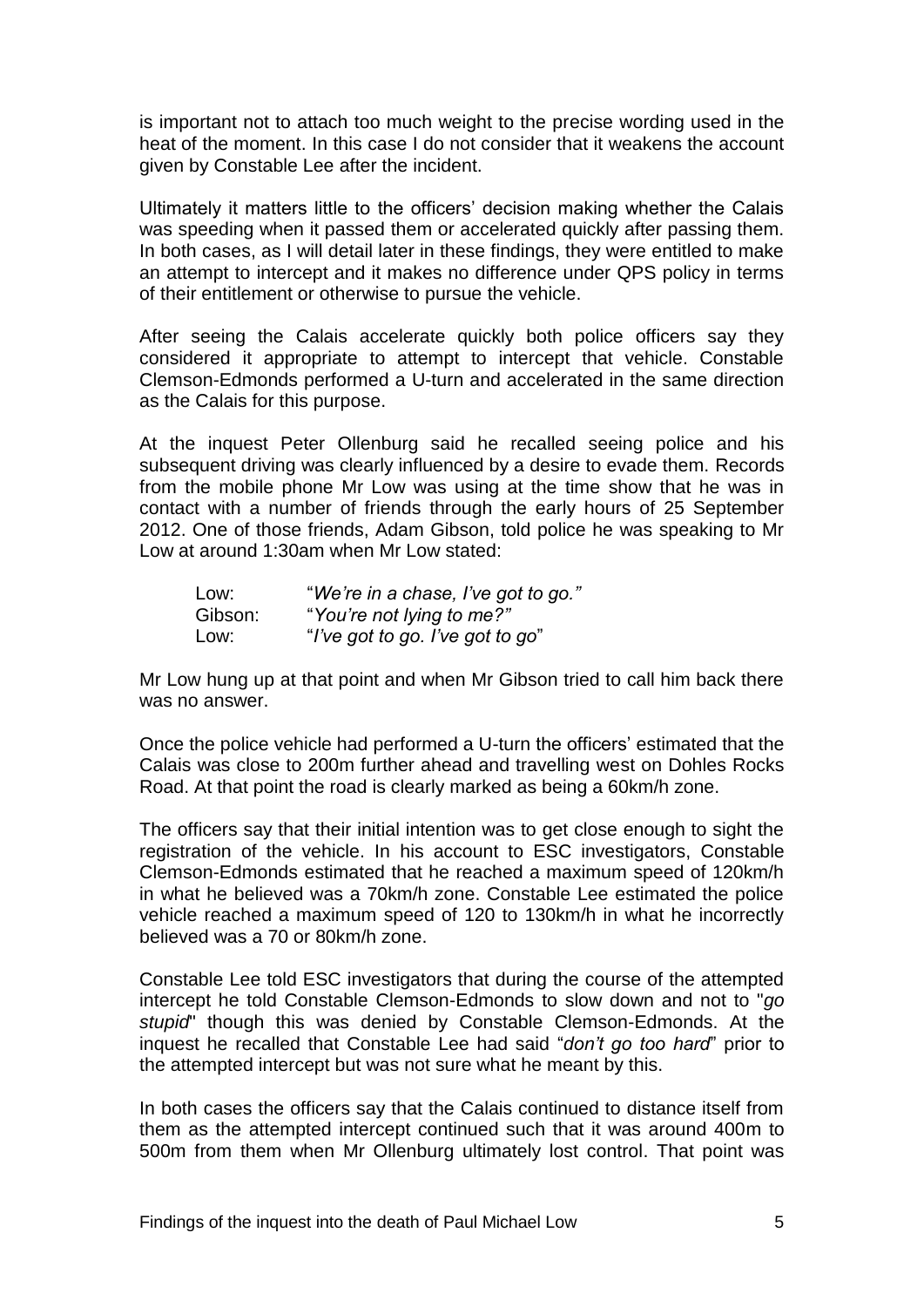around 2.3km west of the point where the attempted intercept commenced. The entire chain of events lasted some 50 seconds.

Constable Lee's evidence was that he realised in the vicinity of Ogg Road that they would not be able to intercept the Calais and asked Constable Clemson-Edmonds to slow down. At this point he could barely make out the tail lights on the Calais. In his view the officers were engaged in an attempted intercept but not a pursuit. He said that at the time he thought the driver was responsible for activating the lights and sirens on the police vehicle during an attempted intercept, but acknowledged that it is the responsibility of the senior officer. In any event, he thought that the police vehicle was too far behind the Calais for the lights and siren to be effective.

Constable Clemson-Edmonds' evidence was that he did not think about turning on the police vehicle's lights because he was not close enough to the Calais. He considered that he was driving within his and the vehicle's limits at speeds he estimated reached up to 130 km/h between Castle Hill Drive and Ogg Road. Constable Clemson-Edmonds recognised the approaching 'dog leg' where the road narrowed and he slowed down so as to negotiate the road conditions.

Constable Clemson-Edmonds did not consider that he was engaged in a pursuit because he had not given a direction to stop. However, he did acknowledge that he was engaged in Urgent Duty Driving. The definition of urgent duty driving within the Operational Procedures Manual provides that it:

*means driving to perform a duty which requires prompt action and may include:*

*(i) the use of flashing warning lights and/or siren to obtain priority travel over other motorists; and*

*(ii) driving a Service vehicle in a manner that, if not justified, would ordinarily constitute an offence.*

At the inquest Constable Clemson-Edmonds suggested that the inclusion of the word "may" within the definition implied that officers have discretion whether or not to activate the lights and siren. However, the OPM also provides:

*Drivers of police vehicles are to use the flashing warning lights and siren fitted to the particular vehicle when engaged in urgent duty driving, unless exceptional circumstances exist.* 

Constable Clemson-Edmonds stated that he was confident that the occupants of the Calais knew that a police vehicle was following them and the short distance involved in the attempted intercept did not warrant activation of the lights or siren.

While that may be the case, the activation of lights and sirens also brings the presence of the police vehicle to the attention of other road users and pedestrians, minimising the risk that they might unknowingly come into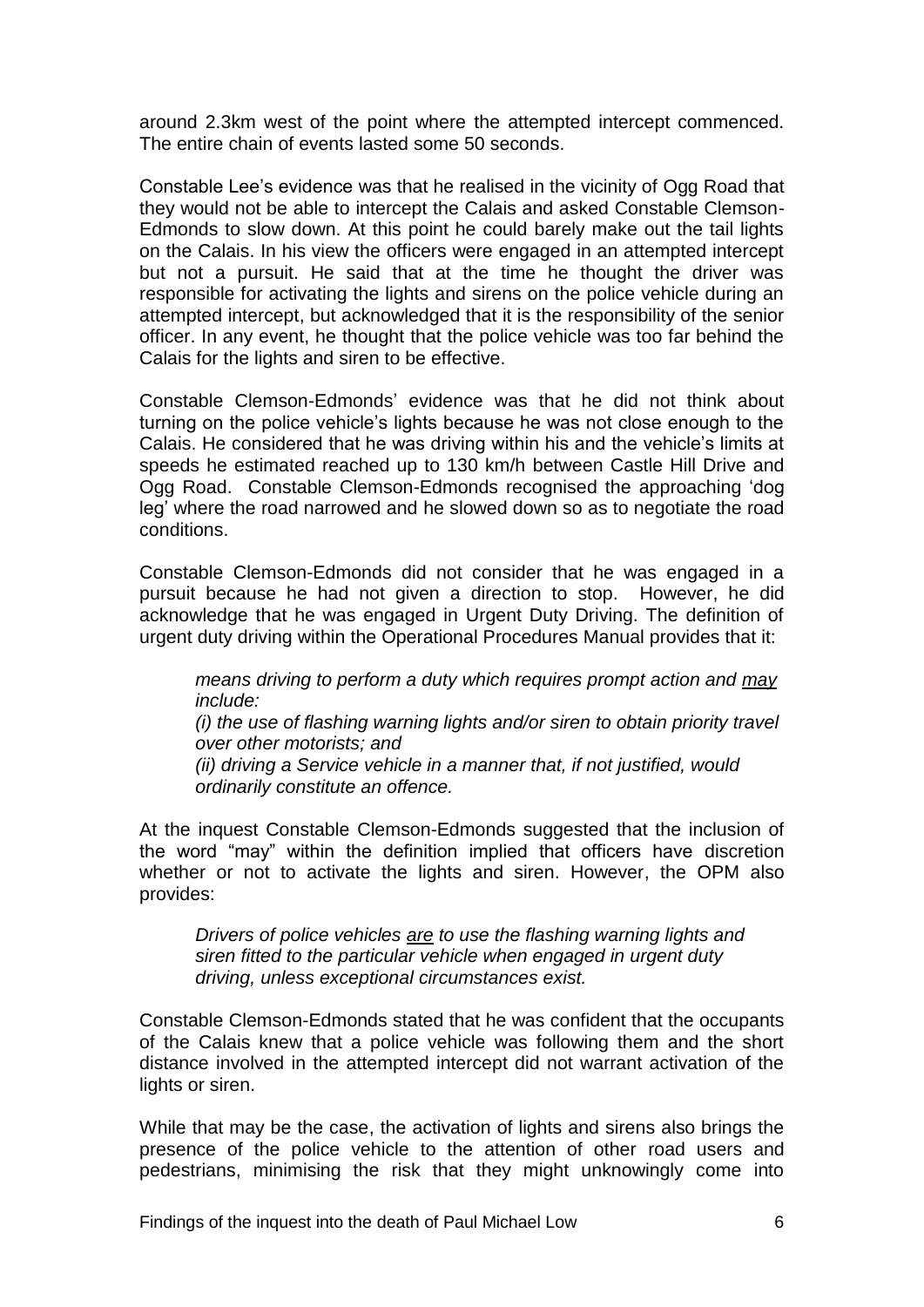contact with the involved vehicles. This attempted interception was in a built up area with a 60 km/h speed limit. The vehicles involved went through at least two intersections at speeds in excess of 130km/h. In those circumstances the pursuit posed a potential risk to other road users.

Lynette Young, a shift worker, was walking her dogs along Dohles Rocks Road in the early hours of 25 September 2012 when she saw a white car go past her at speed. She told investigators, and confirmed when she gave evidence at the inquest, that in her estimate the white car was travelling at around 170km/h. She described the police car as being close behind but believed that it slowed as it passed her because she could see the white car increasing its distance on the police car.

A short time later Ms Young heard, though did not see, a collision and saw the police car come to a stop. She corroborated the versions of the police officers that at no time during the incident did they activate the police vehicle's emergency lights or siren. A number of other civilian witnesses heard portions of the attempted intercept and/or collision though no others saw the relevant events.

CCTV footage was seized from a Matilda Service Station on the corner of Dohles Rocks Road and Ogg Rd at Murrumba Downs. This service station is located approximately 700 metres prior to (or east of) the collision site and approximately 1.6 km to the west of the point at which the attempted intercept commenced. That CCTV footage depicts a 130 metre stretch of Dohles Rocks Road and clearly depicts the white Calais and the following police vehicle at 1:36:48am and 1:36:54am respectively.

This footage was analysed by Senior Constable Noble, an experienced Forensic Crash Unit officer. Using several methods, which were set out in detail in his tendered report, Senior Constable Noble used the footage to estimate the speed of the Calais within a range of 154-206km/h. At the inquest he confirmed the accuracy of a comment in his report that, for various reasons, the speed of the Calais was likely to have been towards the lower end of this range. Using the same principles Senior Constable Noble estimated the speed of the police vehicle to be between 135-190km/h. This methodology also allowed him to estimate the distance between the vehicles as being between 216 and 304 metres at the time they passed the Matilda service station.

The methodology upon which these calculations are based was explored in depth at the inquest. Senior Constable Noble conceded that the speed of the police vehicle was likely to have been at the lower end of this range if it is accepted that it was travelling on the shorter, inner lanes of the curved roadway at the point used for calculation.

Senior Constable Noble was also able to use tyre marks left by the Calais as it lost control shortly before collision to estimate its speed at that point. Using well-recognised scientific formulas, and after explaining the methodology used to determine the inputs to those formulas, Senior Constable Noble estimated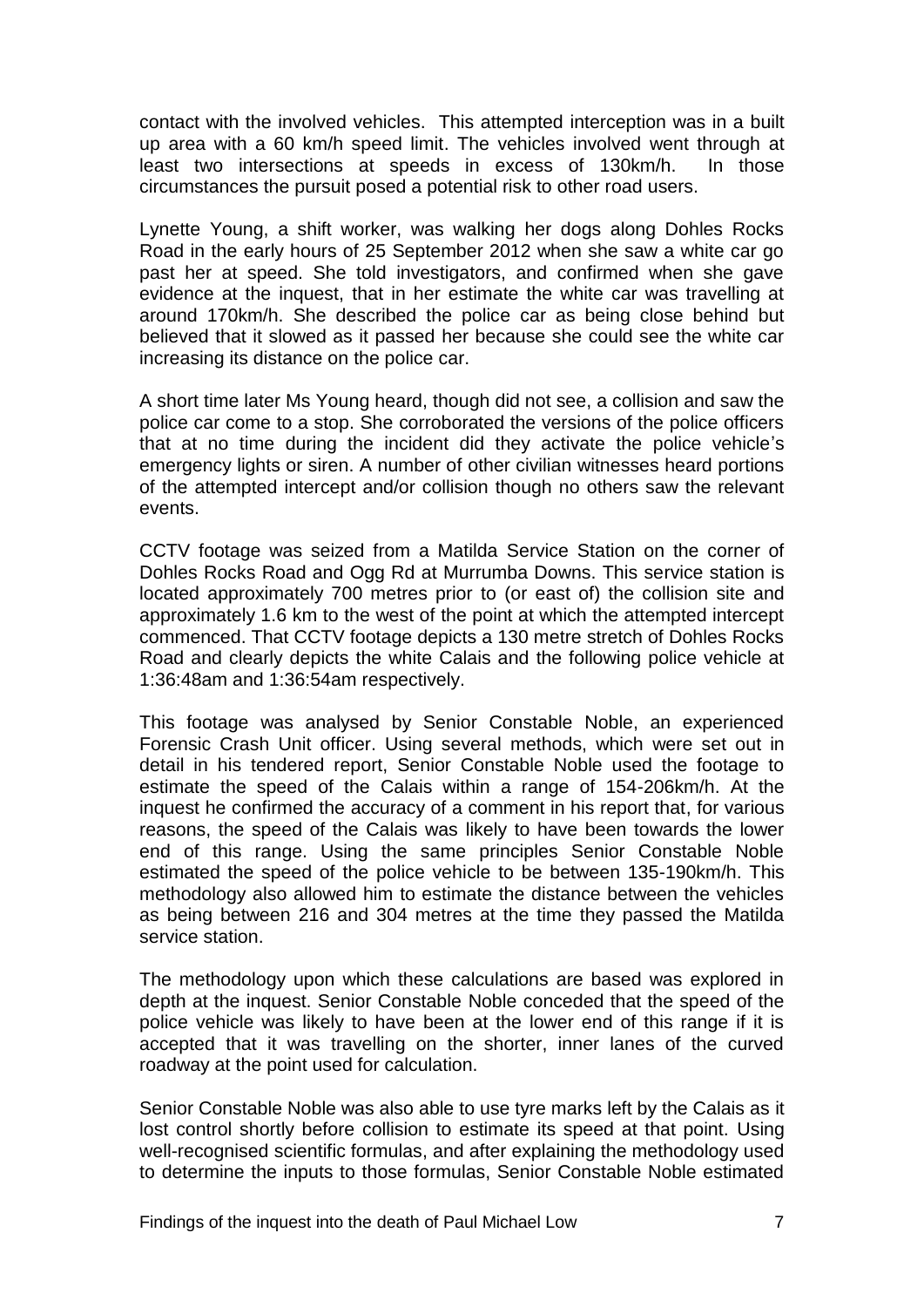the speed of the Calais at the point it began to leave tyre marks (211 metres to the west of where the Calais came to rest) to be between 144-155km/h. There was no damage or debris on the roadway, which would have contributed to the loss of control of the Calais.

## <span id="page-10-0"></span>*The crash and aftermath*

Constables Clemson-Edmonds and Lee told the inquest that the first they knew of the impending collision was the headlights of the Calais suddenly becoming visible and appearing to spin. As they drew closer they saw a cloud of dust and what they thought was smoke coming from the Calais. The Calais had crashed into trees on the northern verge of the road. Constable Clemson-Edmonds drove past the vehicle, performed a U-turn and ran to the crashed vehicle with a fire extinguisher.

Constable Lee then activated the emergency lights on the police vehicle to warn other traffic and called police communications for an ambulance and fire crews to attend. This is the first time the emergency lights had been used during the course of events. When he reached the Calais, Constable Clemson-Edmonds found Mr Low trapped in the front passenger seat but could see no one in the driver's seat or anywhere else nearby.

Queensland Ambulance Service records show that it was contacted at 1:39am with the first crew arriving on scene at 1:48am. It was immediately clear that the injuries suffered by Mr Low were "*incompatible with life*" (as recorded in the QAS report) and life extinct was declared at 1:50am.

## <span id="page-10-1"></span>*The autopsy*

A post-mortem examination was conducted on the body of Mr Low at the Queensland Health Forensic and Scientific Services facility in Brisbane on the morning of 28 September 2012 by an experienced forensic pathologist, Dr Beng Ong.

Dr Ong had access to a post-mortem CT scan of the body along with toxicology and histology analysis. Toxicology testing revealed elevated levels of methylamphetamine along with the constituent and metabolite of cannabis. Dr Ong noted that the injuries to Mr Low's head were "devastating" and issued an autopsy certificate stating the cause of death as:

- 1(a) Head injuries; *due to or as a consequence of*
- (b) Motor vehicle accident (passenger)

## <span id="page-10-2"></span>*The investigation findings*

The forensic crash investigation was conducted by Senior Constables Frazer and Noble. The cause of the accident was, in their view, attributable to the speed at which the Calais was being driven and the possibility that Mr Ollenburg was intoxicated at the time.

The roadside breath tests and urine analysis conducted on both police officers established that neither was affected by drugs or alcohol at the relevant time.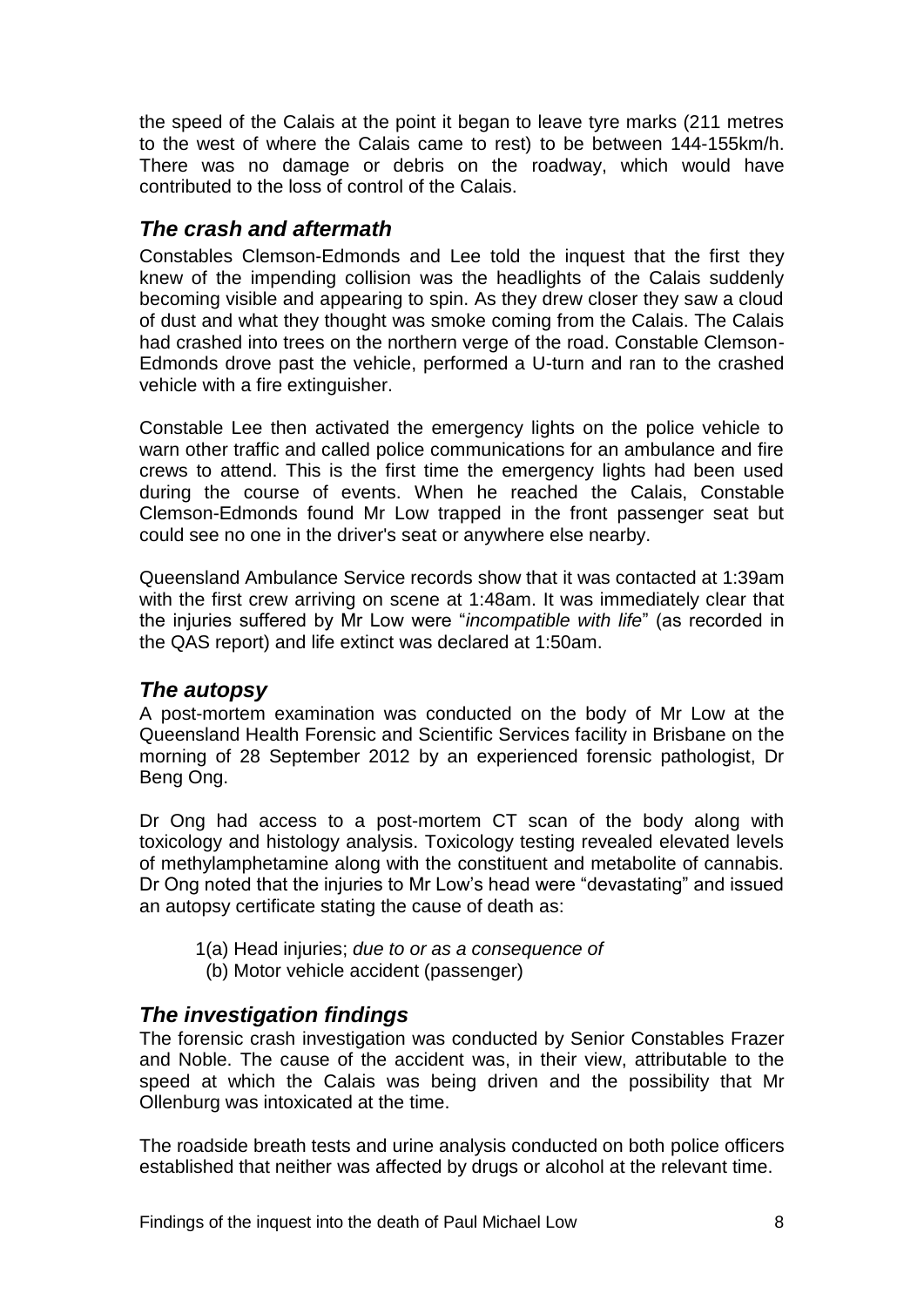Mechanical inspections established that both vehicles were in sound mechanical order and nothing was found which might be said to have contributed to the incident.

A review of police computer records showed that Constable Clemson-Edmonds had issued Paul Low with a traffic infringement notice on 5 September 2012 for failing to display his 'P' plates. Constable Clemson-Edmonds says that he only made the connection between this incident and the Calais involved in the collision after it had already crashed. This is unsurprising and I accept that Constable Clemson-Edmonds did not recognise the Calais as a vehicle he had previously dealt with at the time he was attempting to intercept it on 25 September 2012.

The inquest heard that both police officers were up to date with their training in QPS pursuit and urgent duty driving policy.

#### <span id="page-11-0"></span>**Findings required by s45**

I am required to find, as far as is possible, who the deceased person was, how he died, when and where he died and what caused his death. As a result of considering all of the material contained in the exhibits and the evidence given by the witnesses, the material parts of which I have summarised above, I am able to make the following findings.

<span id="page-11-2"></span><span id="page-11-1"></span>

| Identity of the deceased - | The deceased person was Paul Michael Low.                                                                                                                                                                                                                                                                                                                                                         |
|----------------------------|---------------------------------------------------------------------------------------------------------------------------------------------------------------------------------------------------------------------------------------------------------------------------------------------------------------------------------------------------------------------------------------------------|
| How he died -              | He died as a result of injuries sustained when<br>the driver of the vehicle in which he was a<br>passenger lost control of it causing it to leave<br>the road and strike a tree. The crash was<br>caused by the dangerous driving of the<br>vehicle which minutes earlier had accelerated<br>to high speed immediately after passing a<br>police vehicle travelling in the opposite<br>direction. |
| Place of death -           | He died at Murrumba Downs in Queensland.                                                                                                                                                                                                                                                                                                                                                          |
| Date of death -            | Mr Low died on 25 September 2012.                                                                                                                                                                                                                                                                                                                                                                 |
| Cause of death -           | Mr Low died from head injuries.                                                                                                                                                                                                                                                                                                                                                                   |

## <span id="page-11-6"></span><span id="page-11-5"></span><span id="page-11-4"></span><span id="page-11-3"></span>**Concerns, comments and recommendations**

Section 46, in so far as it is relevant to this matter, provides that a coroner may comment on anything connected with a death that relates to public health or safety, the administration of justice or ways to prevent deaths from happening in similar circumstances in the future.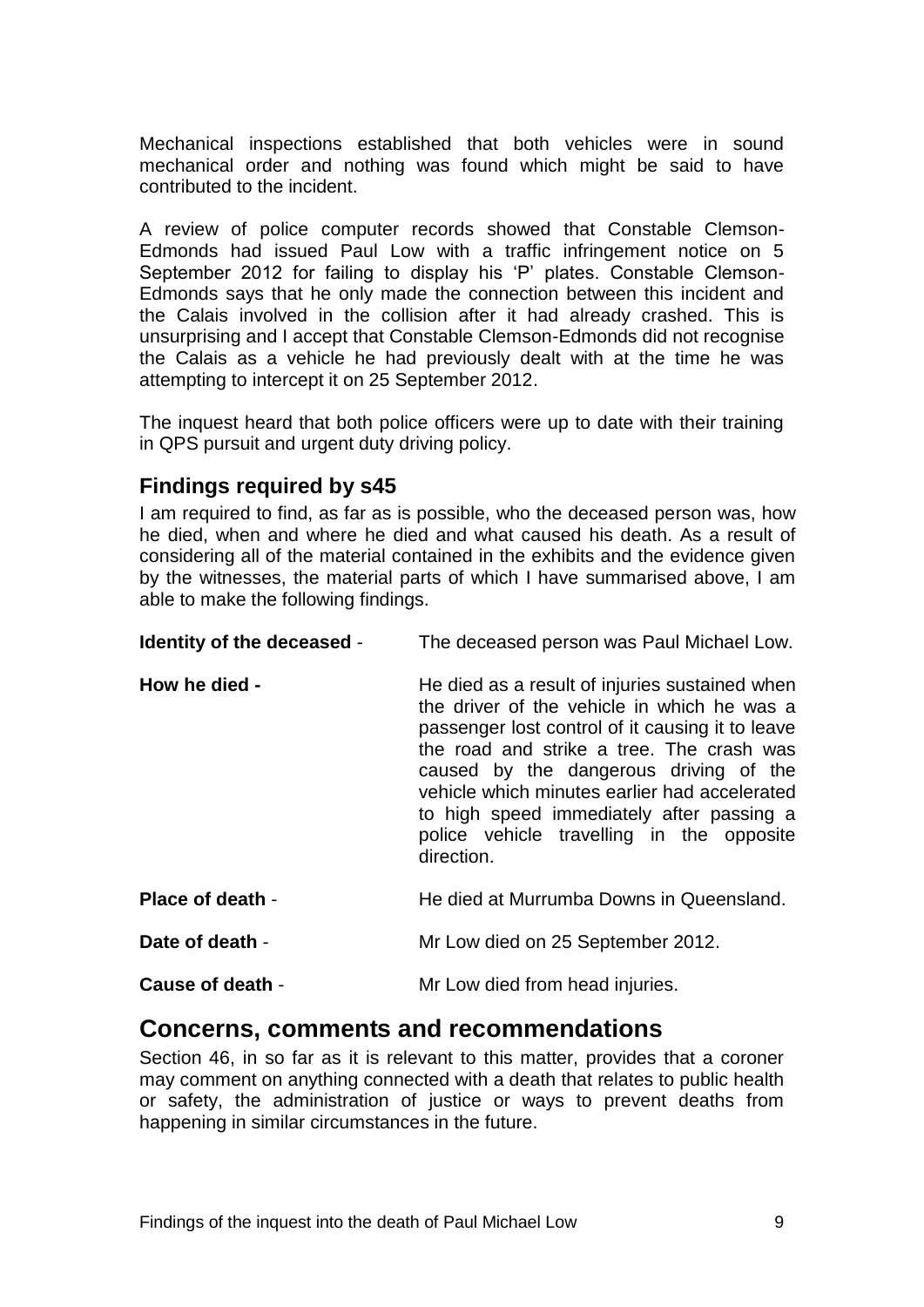The direct and proximate cause of the death of Paul Low was the dangerous driving of Peter Ollenburg. It is likely that the attempted interception of the Calais driven by Mr Ollenburg by police influenced, in part, his driving at high speed in the lead up to the collision.

I acknowledge that Mr Ollenburg had formed an intention to try to evade police before he drew himself to their attention by speeding from them. His traffic history suggests that he is likely to have driven at high speed for some distance regardless of the actions of the police. He was driving while his licence was disqualified as a consequence of previous offences of dangerous driving and evading police. There was also a quantity of methylamphetamine found in the vehicle. He had also been involved in three previous police pursuits, which had been abandoned. He faced the prospect of imprisonment if caught.

Mr Ollenburg's evidence at the inquest was that as soon as he saw the police car make a U-turn it activated its lights and he sped away, reaching 200km per hour. However, no other witness saw the police lights activated before the Calais had collided with the tree and I find that the lights were not activated until that time.

Even if the attempted intercept materially affected the manner of Mr Ollenburg's driving it does not automatically follow that the police officers involved did anything wrong or were in any way responsible for the death of Mr Low.

What needs to be considered is whether the actions of the officers involved in the incident were lawful and reasonable. That requires an assessment of whether the officers complied with the relevant QPS policies.

## <span id="page-12-0"></span>*QPS pursuit policy*

On 1 January 2008, after an extensive trial period, the QPS implemented a new pursuit policy. The policy has subsequently been refined and was reviewed again during 2013 to identify whether improvements might assist officers in conducting enforcement and investigating offences. I acknowledge that the reforms to date demonstrate an ongoing commitment by the QPS to ensure that public safety is prioritised over the pursuit of offenders.

The parts of the policy that were in force in September 2012 and are relevant to this matter are considered below.

## <span id="page-12-1"></span>*When can a pursuit be commenced and continued?*

The principles underpinning the policy are outlined in the Operational Procedures Manual (OPM). Those of particular relevance to this case are:

- *(i) Pursuit driving is inherently dangerous. In most cases the risk of the pursuit will outweigh the benefits.*
- *(ii) Pursuits should only be commenced or continued where the benefit to the community of apprehending the offender outweighs the risks.*

Findings of the inquest into the death of Paul Michael Low 10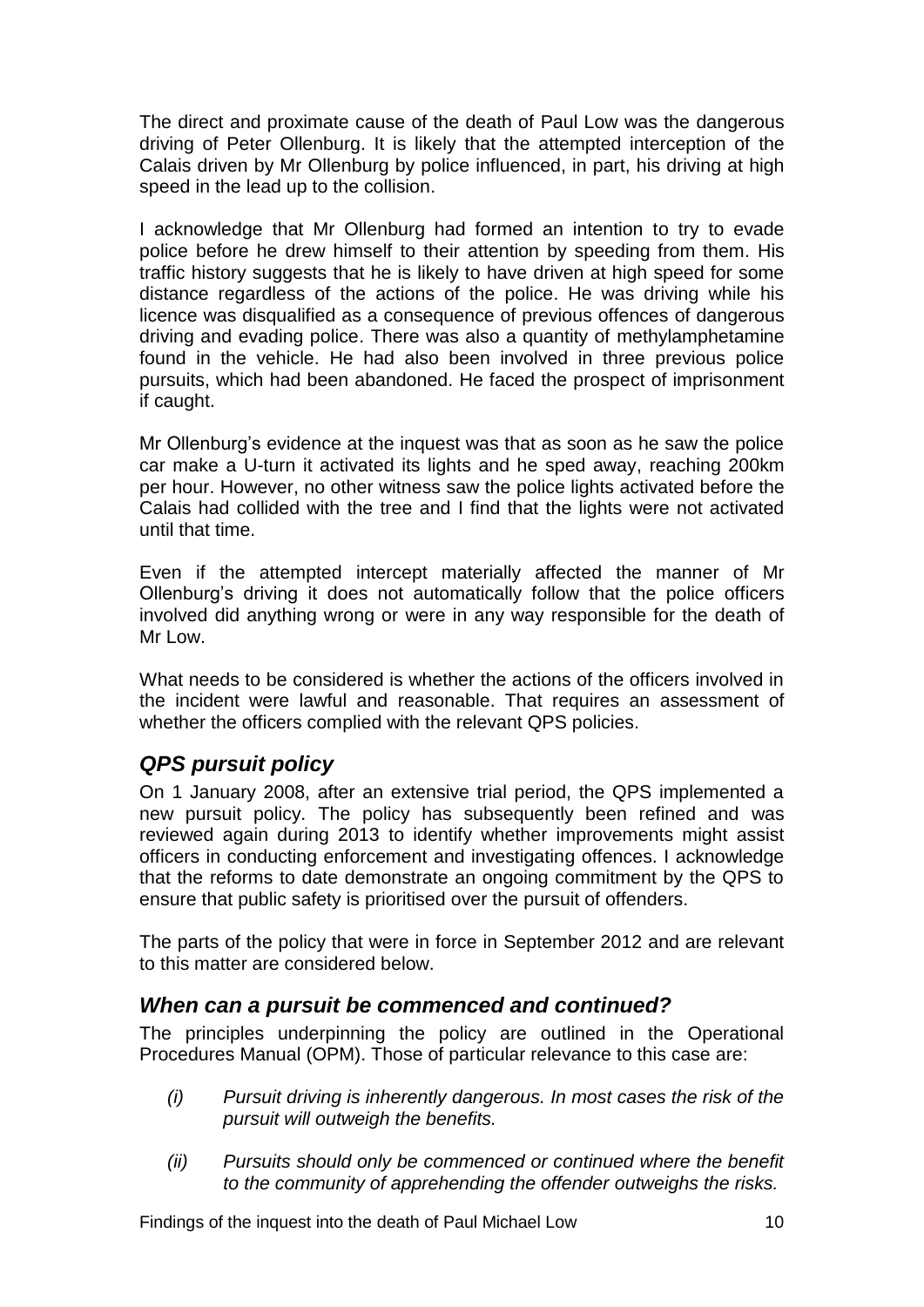#### *(iii) If in doubt about commencing or continuing a pursuit, don't.*

The policy assures officers that suspects who fail to stop when directed will still be the subject of law enforcement action, but less dangerous means than high speed pursuits will be utilised. It says:-

*The revised pursuit policy seeks to shift the manner of apprehension of people who fail to be intercepted from pursuits into other strategies. The Service will continue to apprehend offenders who fail to be intercepted but pursuits will not be the principal means of effecting apprehension.*

Officers have to conduct a risk assessment before starting a pursuit. The risk assessment must consider a range of factors, including the seriousness of the offences the person fleeing may have committed and the strength of the evidence indicating they have committed those offences. In this balancing exercise, issues of safety are paramount.

The policy defines "*pursuit*" as the continued attempt to intercept a vehicle that has failed to comply with a direction to stop where it is believed on reasonable grounds the driver of the other vehicle is attempting to evade police.

"*Intercept*" means the period from deciding to direct the driver of a vehicle to stop until either the driver stops or fails to stop. It includes the period when the police vehicle closes on the subject vehicle in order to give the driver a direction to stop.

The policy prohibits the commencement of a pursuit for a "non-pursuit matter". These include licence and vehicle checks, random breath tests and traffic offences, including exceeding the speed limit.

#### <span id="page-13-0"></span>**When an intercept becomes a pursuit**

When an officer is attempting to intercept a vehicle, if the vehicle fails to stop as soon as reasonably practicable after a direction to stop has been given, and the officer reasonably believes the driver of the vehicle is attempting to evade police, a pursuit is said to commence if the officer continues to attempt the intercept.

The reference to "reasonably believes" means the question is not determined by the subjective views of the pursuing officer, rather, as with most aspects of law enforcement, officers must align their conduct with what a reasonable officer would do or believe in the circumstances.

An attempted intercept must be abandoned if a pursuit is not justified. Where a pursuit that had initially been justified becomes one where either the officer, the occupants of the pursued vehicle or members of the public are exposed to unjustifiable risk, it must be abandoned. In such cases the officer must turn off the flashing lights and siren, pull over and stop the police vehicle at the first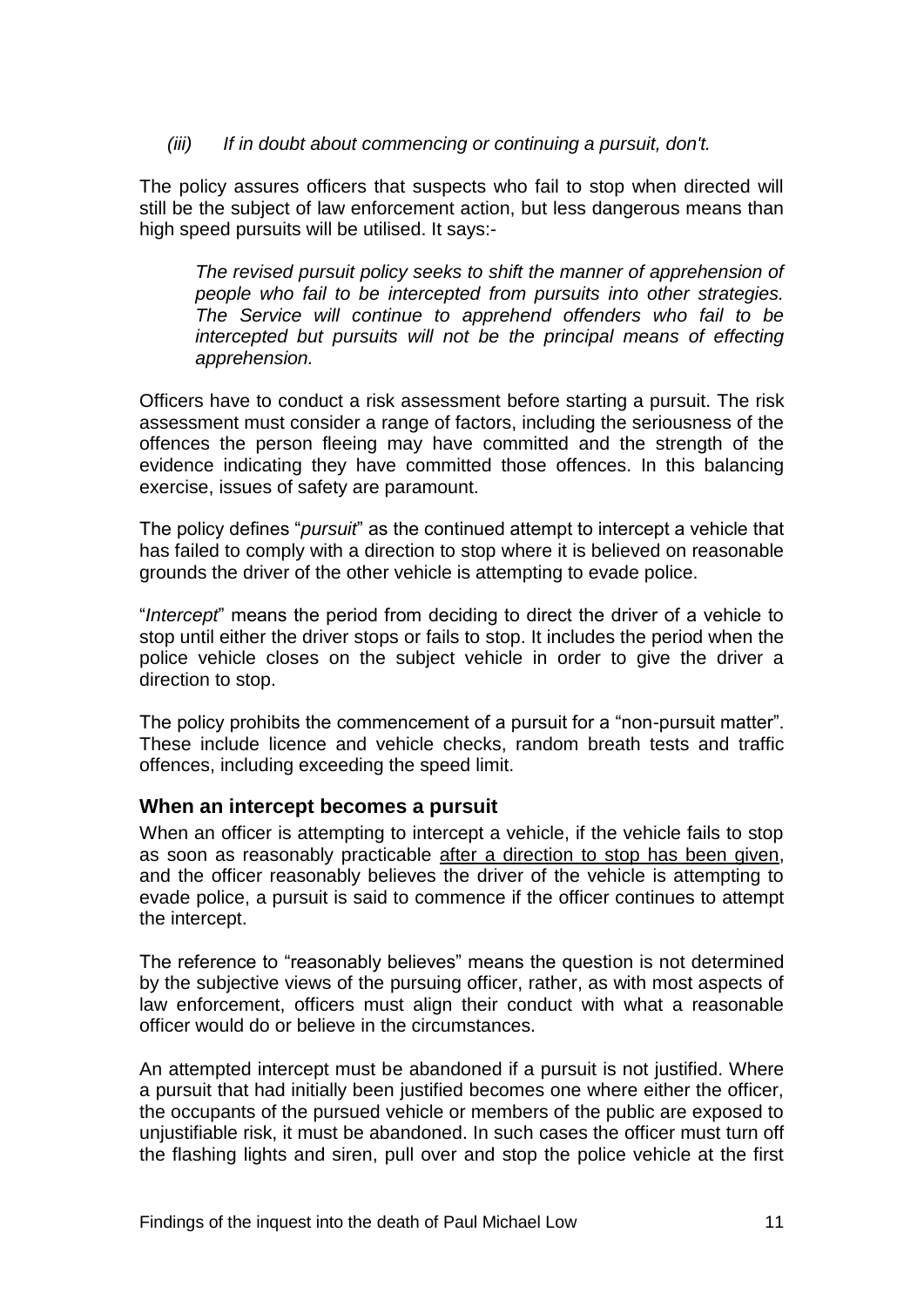available safe position and provide details to the local police communications centre.

Of significance to this case is the requirement within the definition of "*pursuit*" that the officer give a direction to stop as part of the cumulative series of events which must occur before a pursuit is said to occur. This is contained in section 14.30 of the OPM.

A plain reading of the definition seems to require that such a direction be given before an intercept transitions to a pursuit, even if all other elements are satisfied.

#### <span id="page-14-0"></span>**Was a pursuit permitted?**

When initially interviewed, neither of the officers involved asserted a pursuit could have been permitted under the QPS policy. It was common ground among the parties at the inquest that this was a 'non-pursuit matter'.

#### <span id="page-14-1"></span>**Was there a pursuit in this case?**

The only basis on which it can be said that there was no pursuit in this case is that there was no direction to stop given to the driver of the Calais.

The police officers say they believed the driver of the Calais was aware of the police vehicle and drove off in response to its presence.

The officers both acknowledged that they were attempting to intercept and in my view, continued to do so after forming the belief that the Calais was not going to stop. However, a pursuit, as defined, did not occur. This is plainly an absurd outcome and points to an inadequacy in the drafting of the definition of "pursuit" in the OPM.

#### <span id="page-14-2"></span>**Recommendations**

During the inquest counsel for the Police Commissioner noted that a review of the pursuit policy within the QPS was nearing completion. He helpfully arranged for a redacted copy of the December 2013 Pursuit Policy Review to be provided and this was tendered after the close of evidence.

Implementation of the Review's recommendations will now be a matter for the incoming government. However, I endorse the Review's conclusion that there is no basis to either widen or diminish the current QPS pursuit policy's provisions.

Research by the Australian Institute of Criminology published in 2013 indicates that 82 of the 218 deaths resulting from police pursuits in Australia in the years 2000-2011 involved innocent persons, including police officers, other road users and pedestrians, and passengers in the pursued vehicle<sup>1</sup>.

<sup>1.</sup> Lyneham M and Hewitt-Rau A, *Motor vehicle pursuit-related fatalities in Australia, 2000-11* Australian Institute of Criminology, 3 June 2013